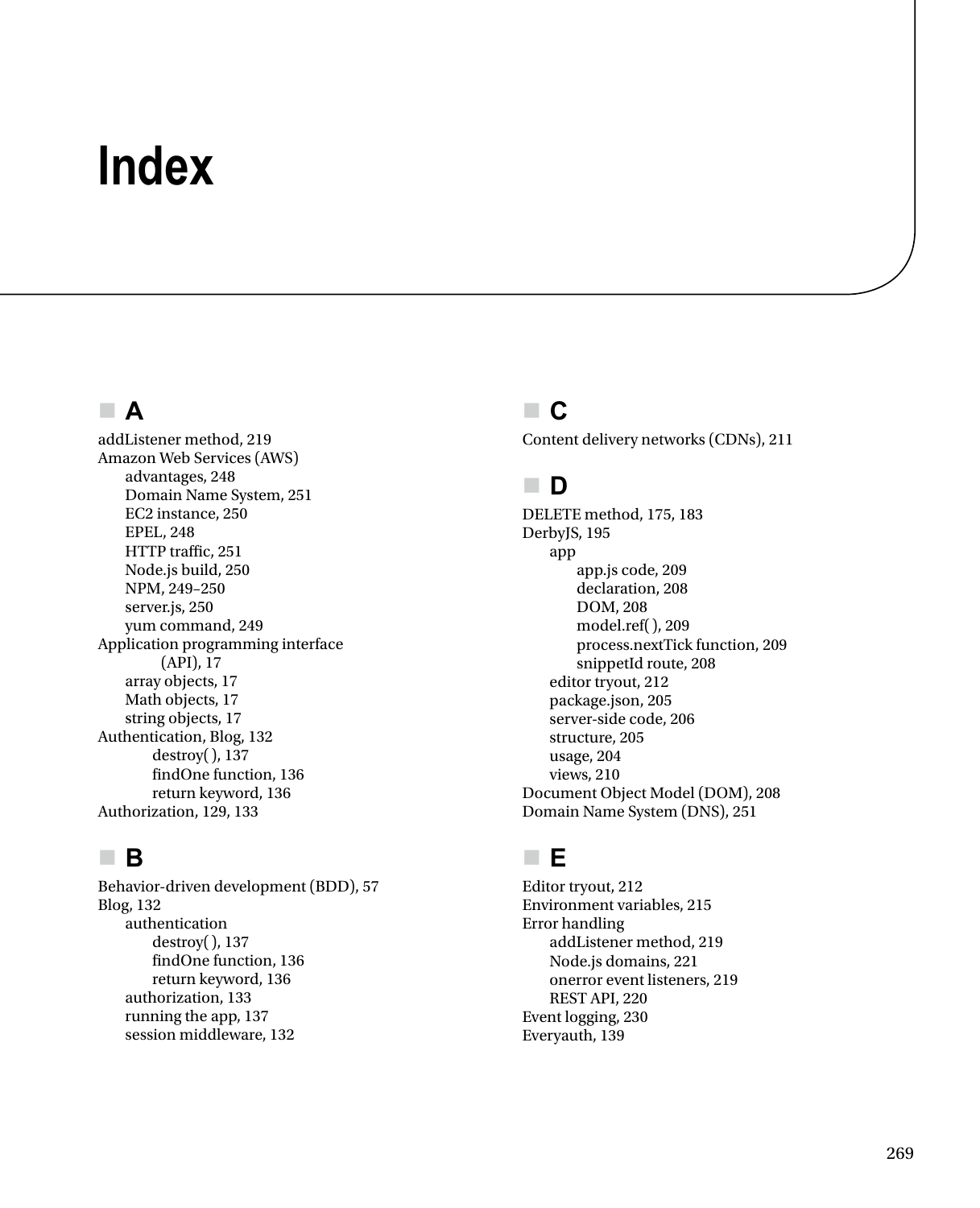Express.js, 33 Agile JavaScript Development, 34 app.configure() method, 216 Blog app, 45 admin page, 48 \$.ajax() method, 47 elements, 46 REST API approach, 47 traditional server-side approach, 46 hello world creation, 48 app.js file, 51, 54–55 app.set(), 52 folder settup, 49 framework, 52 Jade syntax, 55 \$ node app command, 56 node\_modules folder, 51 NPM Init and package.json, 50 \$ npm install, 50 require() method, 51 res.render(), 54 VERB values, 53 HTTP methods and URLs, 35 if/else statements, 216 installation Express.js Generator, 37 Express.js Version, 36 node\_modules folder, 39 \$ npm init terminal command, 38 \$ npm ls command, 39–40 package.json file, 38–39 middleware, 33, 36, 217 mongoose, 162 MVC-like, 35 Node.js framework, 35 scaffolding app.js middleware, 43 command-line interface, 40–41 creation, 40 Express.js App, configuration of, 44 Jade template engine, 44 routes, 43 terminal command, 40 session options, 217 tasks, 33 working principles, 36 Express.js usage, 4, 91 \_\_express method, 91 Handlebars, 92 Jade, 91 res.render method, 91 Express.js middleware, 129 Extra Packages for Enterprise Linux (EPEL), 248

#### **F**

Forever, 252

# **G**

GET method, 175, 186 Git, 235 GitHub, 239 installation, 236 local repository creation, 239 PaaS, 235 SSH Keys, 236 Grunt default task, 235 grunt.loadNpmTasks() method, 231 HTTP requests, 232 jshint, 232–234 NPM installation, 231 uglify method, 232

## **H**

Handlebars comments, 87 custom helpers, 87 each iteration, 84 if condition, 85 includes/partials templates, 88 unescaped output, 84 unless statement, 85 usages, 89 With statement, 86 Handlebars expressions, 83 Handlebars syntax, 83 Hapi framework database collection, 188 findOne method, 190 goals, 188 hapi-app.js coding, 191 hapi-app.js file creation, 188 loadCollection method, 189 server.route(), 189 server.start() method, 191 URL parameter, 190 Heroku configuration, 246 creation, 244 env file, 246–247 environment variables, 246 Git, 245, 248 \$ heroku login command, 244 MongoHQ URI, 248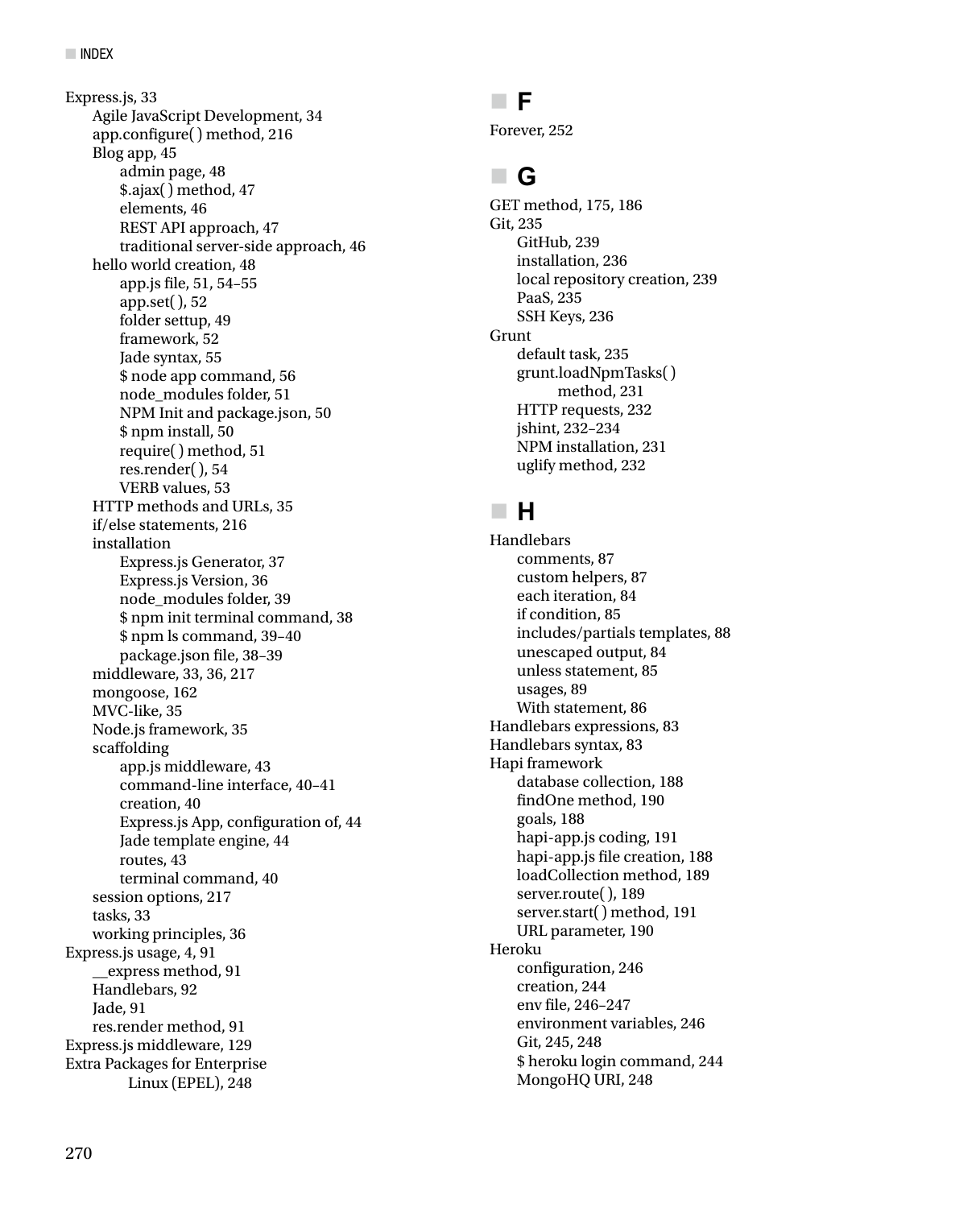Paas, 243 transactional e-mails, 247 working principle, 243

#### **I**

init.d script, 255

## **J, K**

Jade, 71 add templates, 93 admin.jade, 101 article.jade, 97 index.jade, 95 layout.jade, 93 login.jade, 98 post.jade, 99 attributes, 73 block blockname, 79 case statement, 77 comments, 75 extend filename, 79 filters, 77 if statement, 76 include, 78 interpolation, 77 iterations, 76 JavaScript code, 75 literals, 74 mixins functions, 77 script/style tags, 74 tags, 71 text, 74 usages, 79 variables/locals, 72 JavaScript fundamentals. *See* Node. js JSON, 174

## **L**

Locking versions, 266

#### **M**

map() function, 178 Mocha, 57 BDD test, 65 boot method, 66 \$ make test command, 68 \$ mkdir tests, 65 \$ mocha tests, 66 package.json file, 65 shutdown method, 66 test folder, 67

behavior-driven development, 57 Except.jS, BDD, 63 chai library, 64 library, 64 hooks, 59 installation, 57 BDD, 58 node\_modules, 58 nyan reporter, 59 optional parameters, 58 TDD, 58 TDD assert, 57, 60 array-type test, 61 chai assert, 62 Mocha hooks, 59 Mocha tool, 57 MongoDB, 103, 113 bin folder, 105 installation, 103 data directory, 104 HomeBrew, 103 mongod service, 106 Node.js native driver, 108 library documentation, 111 mongo-native-insert.js file, 109 package.json file, 108 running sequence, 108 NoSQL database/non-relational databases, 103 shell commands, 107 storing blog, mongoskin, 113 add persistance (*see* Persistence) add seed data, 113 admin page, 127 \$ make db /\$ make test, 126 mocha tests, 114 \$ mongod service, 126 \$ node app, 126 Mongoose, 149 custom instance method, 154 hooks, 154 installation, 150 instance methods, 156 mongoose.model(name, schema), 155 nested documents, 158 population populate method, 158 posts and user models, 157 Schema behavior, 161 standalone Mongoose script, 150 static methods, 154 static model methods, 155 True MVC, 162 virtual fields, 159 Mongoskin methods, 111 data validation, 113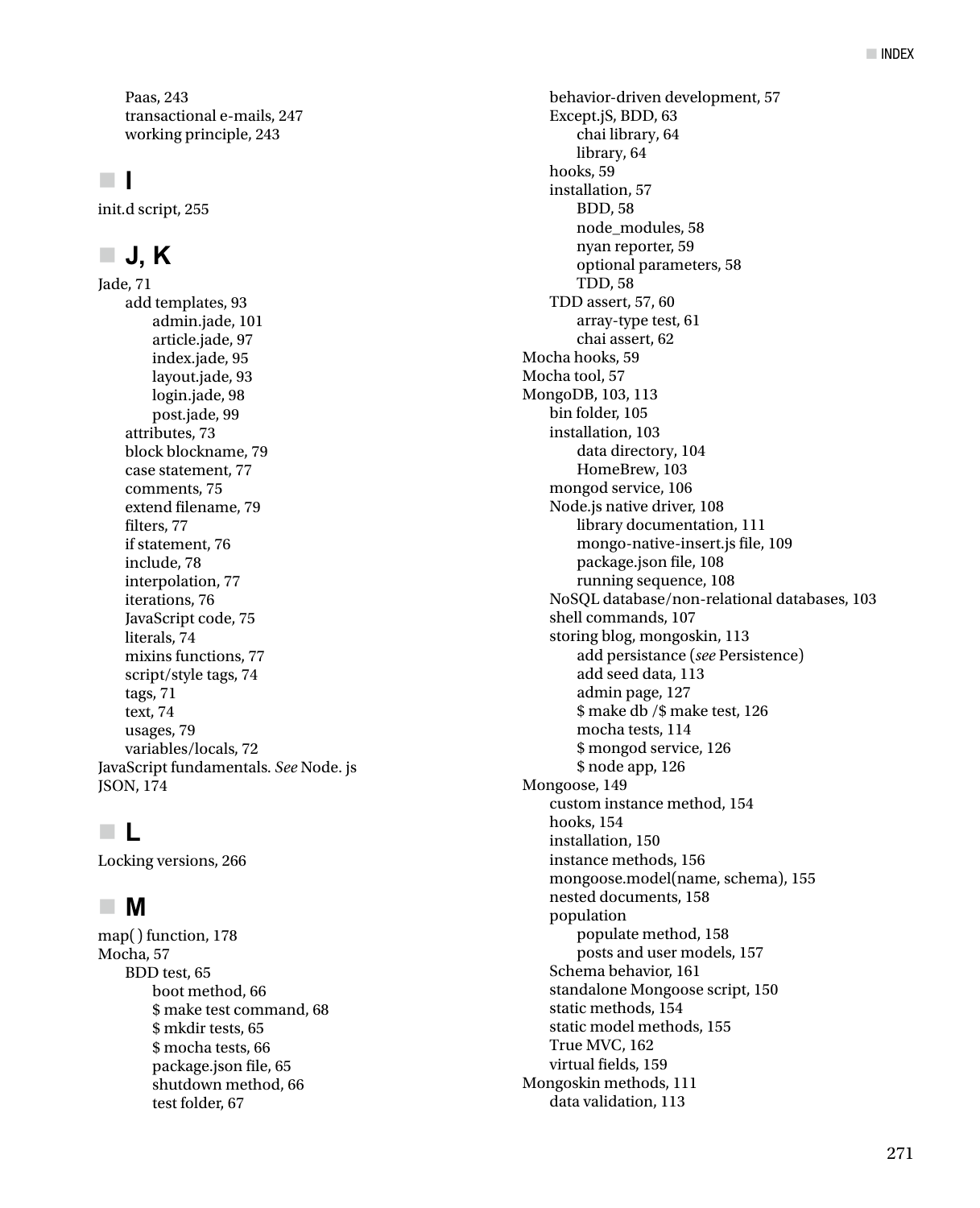model-view-controller-like (MVC-like), 112 native Node.js, 112 Monitoring, 227 Multithreading cluster, 224 cluster2, 226–227 Mongoskin methods (*cont.*)

## **N**

Native WebSocket, 196 Nginx, 257 HTTP header, 257 installation, CentOS system, 257 proxy-server configurations, 258 URL path, 258 VIM editor, 257 Node.js, 1, 9 application programming interface, 17 array objects, 17 Math objects, 17 string objects, 17 arrays, 12 Buffer—Node.js, 10 callbacks, 21 code editor, 28 core modules, 18 fs module, 19 http module, 18 querystring module, 18 url module, 19 util module, 18 debugging, 22 alert() statements, 22 console.log(), 22 debug commands, 23 Node inspector, 23 \_\_dirname *vs*. process.cwd, 16 file changes, 30 functions, 10 creation, 10 definition, 11 invocation *vs*. expression, 12 parameters, 11 global space, 14 global scope, 15 modules, 15 process.pid, 14 Hello World server, 21 installation, 1 cloned Git repo, 5 HomeBrew/Macports, 3 Nave setup, 5 Node Version Manager (NVM), 6 one-click installer, 2 read–eval–print–loop (REPL), 7

Tar File, 4 without sudo, 4 language conventions, 13 camelcase, 13 commas, 13 indentation, 14 naming, 13 semicolons, 13 whitespaces, 14 loose typing, 9 NPM installation, 20 object notation, 10 prototypal inheritance, 12 read and write, 20 streaming data, 20 utilities, 19 web development, IDES and text editor, 29 webstorm IDE, 29–30 Node.js apps forever, 252 init.d script, 255 upstart scripts, 253 Node.js OAuth, 138 Everyauth, 139 Twitter, 138 NPM commands, 265

## **O**

OAuth 1.0, 140 Everyauth Twitter strategy configuration, 141 with debug mode, 147 run the app. 146 sign-in with Twitter link, 141 Object relational mapping (ORM), 103, 149 Open-source factors, 261 locking versions, 266 NPM commands, 265–266 package.json file, 265 patterns class, 263 exports.NAME pattern, 264 function, 263 object, 264 recommended folder structure, 262

# **P, Q**

Papertrail App, 230 Patterns class, 263 exports.NAME pattern, 264 function, 263 object, 264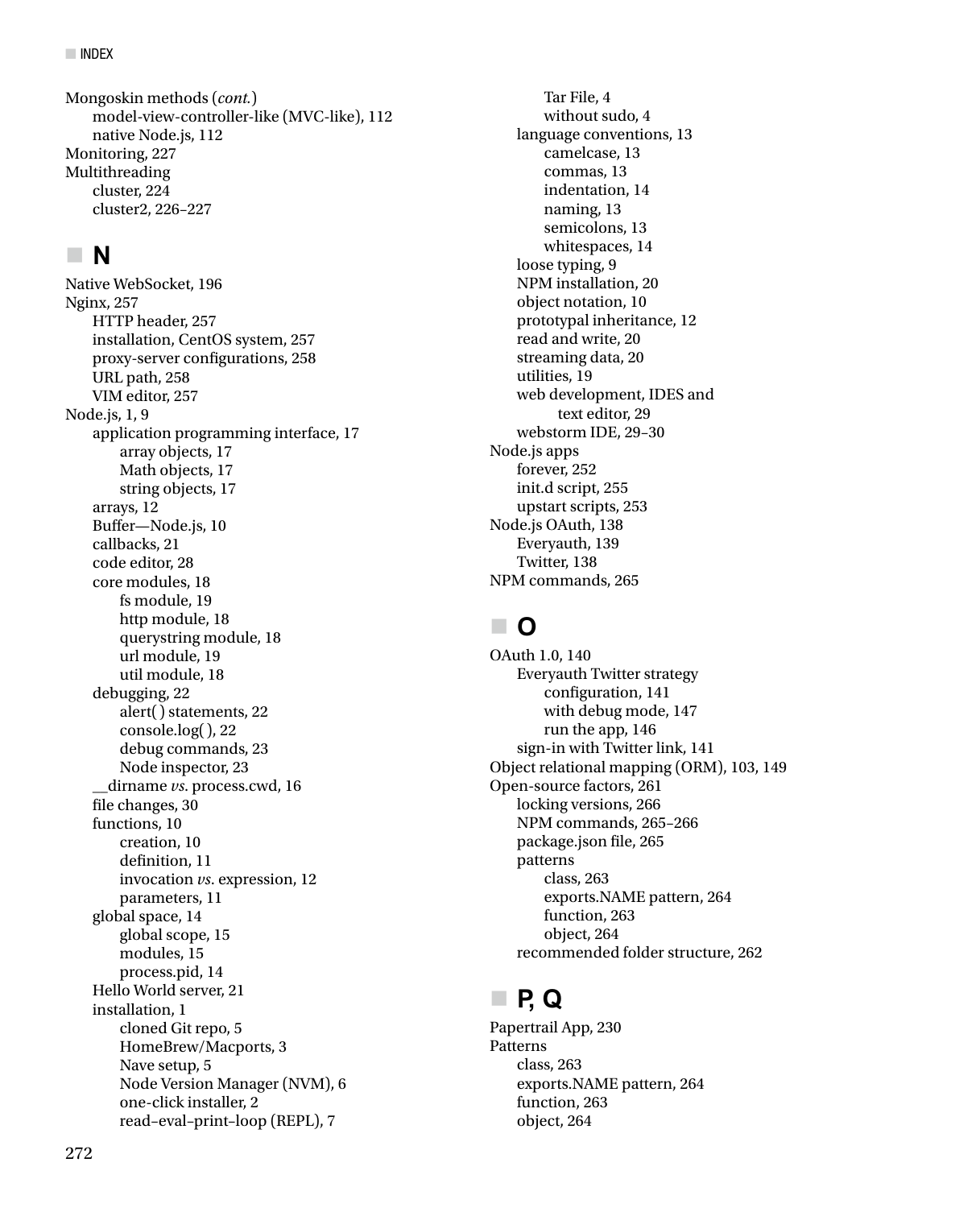Persistence, 115 Express.js 4 modules, 115 find method, 119 GET admin page route, 120 mongoskin, 115 post method, 119 remove and \_id, 119 req objects, 116 updateById shorthand method, 119 Platform as a Service (PaaS), 235, 243 POST method, 175, 187 prototype keywords, 263 PUT method, 175

## **R**

Read–eval–print–loop (REPL), 7, 229 Recommended folder structure, 262 REST API servers, 173 approach, 173 characteristics of, 174 CRUD structure, 174 Hapi framework database collection, 188 findOne method, 190 goals, 188 hapi-app.js coding, 191 hapi-app.js file creation, 188 loadCollection method, 189 server.route(), 189 server.start() method, 191 URL parameter, 190 HTTP methods, 175 implementation app.param() method, 181 coding, 183 DELETE method, 183 express.logger(), 181 find(), 182 GET method, 186 POST method, 187 PUT request handler, 182 TDD, 187 terminal window, 185 Mocha and Superagent, test coverage with coding, 179 done(), 178 error checking, 178 get(), 178 HTTP request, 177 map() function, 178 test/index.js file, 177 usage, 176 NPM, 175 \$ npm install command, 176

#### **S**

Scaffolding app.js middleware, 43 command-line interface, 40–41 creation, 40 Express.js App, configuration of, 44 Jade template engine, 44 routes, 43 terminal command, 40 Session-based authentication, 131 express.cookieParser(), 131 express.session(), 131 setMode() method, 211 setTheme() method, 211 Simple Object Access Protocol (SOAP), 174 Socket.IO, 195, 218 and Express.js catching and processing, 201 HTTP requests, 202 Jade template, 204 messageChange event listener, 203 package.json and \$ npm install, 202 server logs, 200 in production, 218–219

## **T**

Template engines, 71 Handlebars comments, 87 custom helpers, 87 each iteration, 84 expressions, 83 Express.js 4, 92 if condition, 85 includes/partials templates, 88 syntax, 83 unescaped output, 84 unless statement, 86 usages, 88 With statement, 86 Jade, 71 admin.jade, 101 aticle.jade, 97 attributes, 73 block blockname, 79 case statement, 77 comments, 75 Express.js 4, 91 extend filename, 79 filters, 77 if statement, 76 include, 78 index.jade, 95